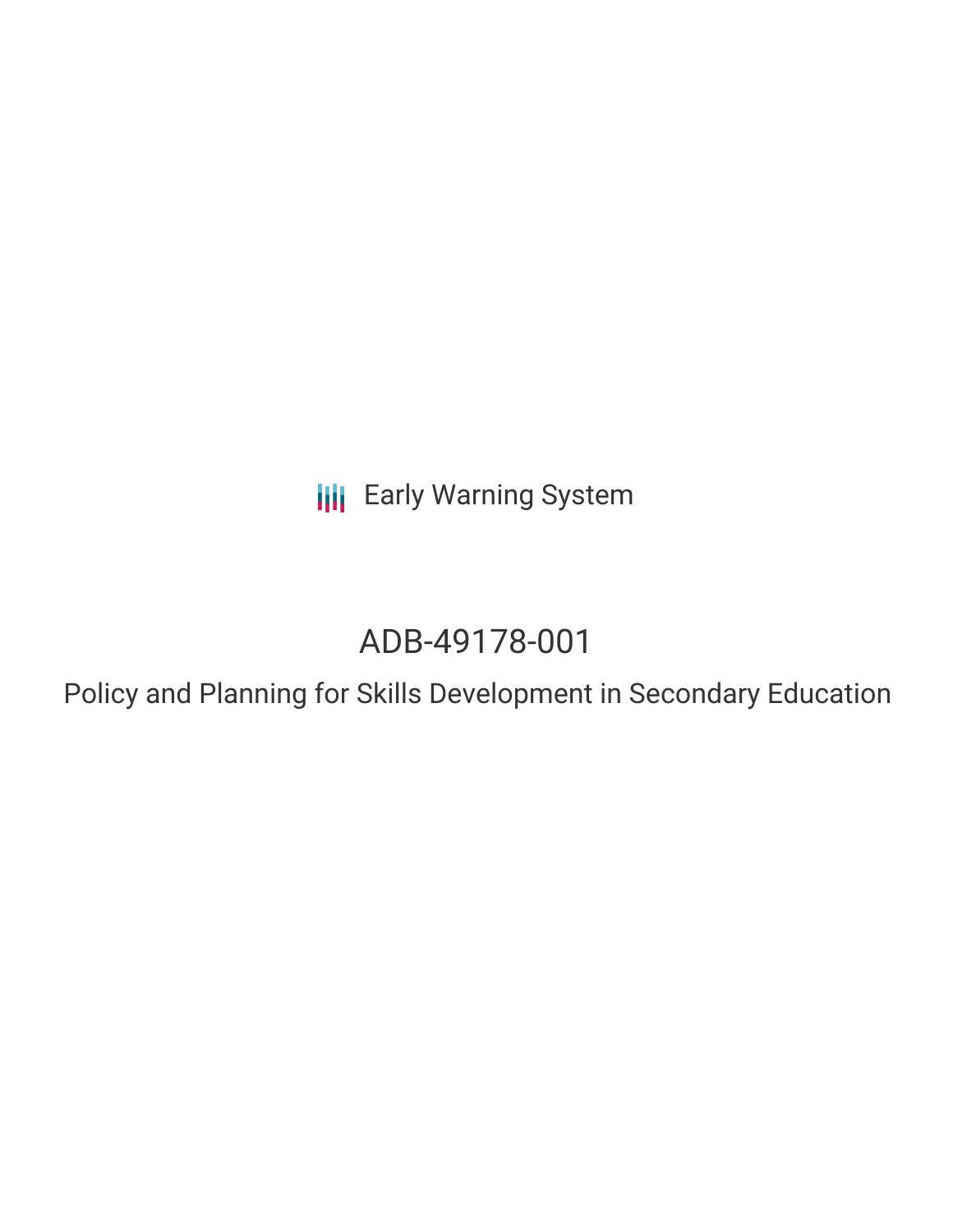

## **Quick Facts**

| <b>Countries</b>               | Timor-Leste                                 |
|--------------------------------|---------------------------------------------|
| <b>Financial Institutions</b>  | Asian Development Bank (ADB)                |
| <b>Status</b>                  | Active                                      |
| <b>Bank Risk Rating</b>        | B                                           |
| <b>Voting Date</b>             | 2015-12-03                                  |
| <b>Borrower</b>                | <b>Government of Timor-Leste</b>            |
| <b>Sectors</b>                 | Education and Health, Technical Cooperation |
| <b>Investment Type(s)</b>      | Grant                                       |
| <b>Investment Amount (USD)</b> | $$1.00$ million                             |
| <b>Project Cost (USD)</b>      | \$1.00 million                              |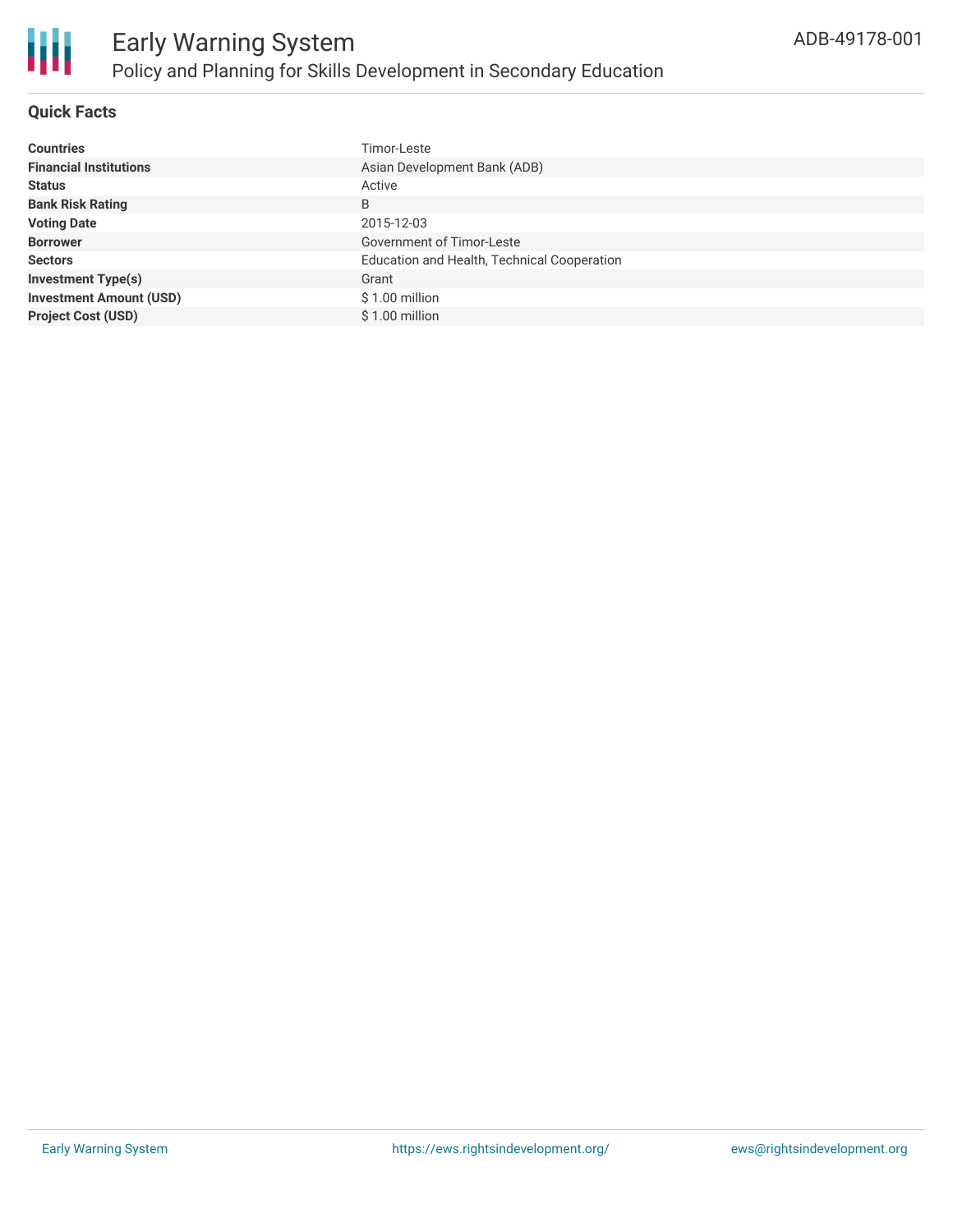

### **Project Description**

The TA aims to support the Government of Timor-Leste in strengthening the skills base of its human resources by improving access to quality and equity of technical education. The Timor-Leste Strategic Development Plan (SDP) 2011 -2030 recognizes education and training as key to improving life opportunities of growing numbers of young Timorese and sustaining the country's economic development goals.

The TA will contribute to the country's education sector outcomes by helping the Ministry of Education develop implementation strategies to expand skills development at secondary level. The strategy intends to equip young people with quality learning and practical work-ready skills that are relevant to labor market and community needs.

#### IMPACT

Increased number of technical secondary school graduates with improved practical skills and learning outcomes (National Education Strategic Plan, 2011 to 2030)

#### CONSULTING SERVICES

The TA will finance approximately a total of 54 person-months of consulting services, including (i) 22 person-months of international consultants and (ii) 32 person-months of national consultants.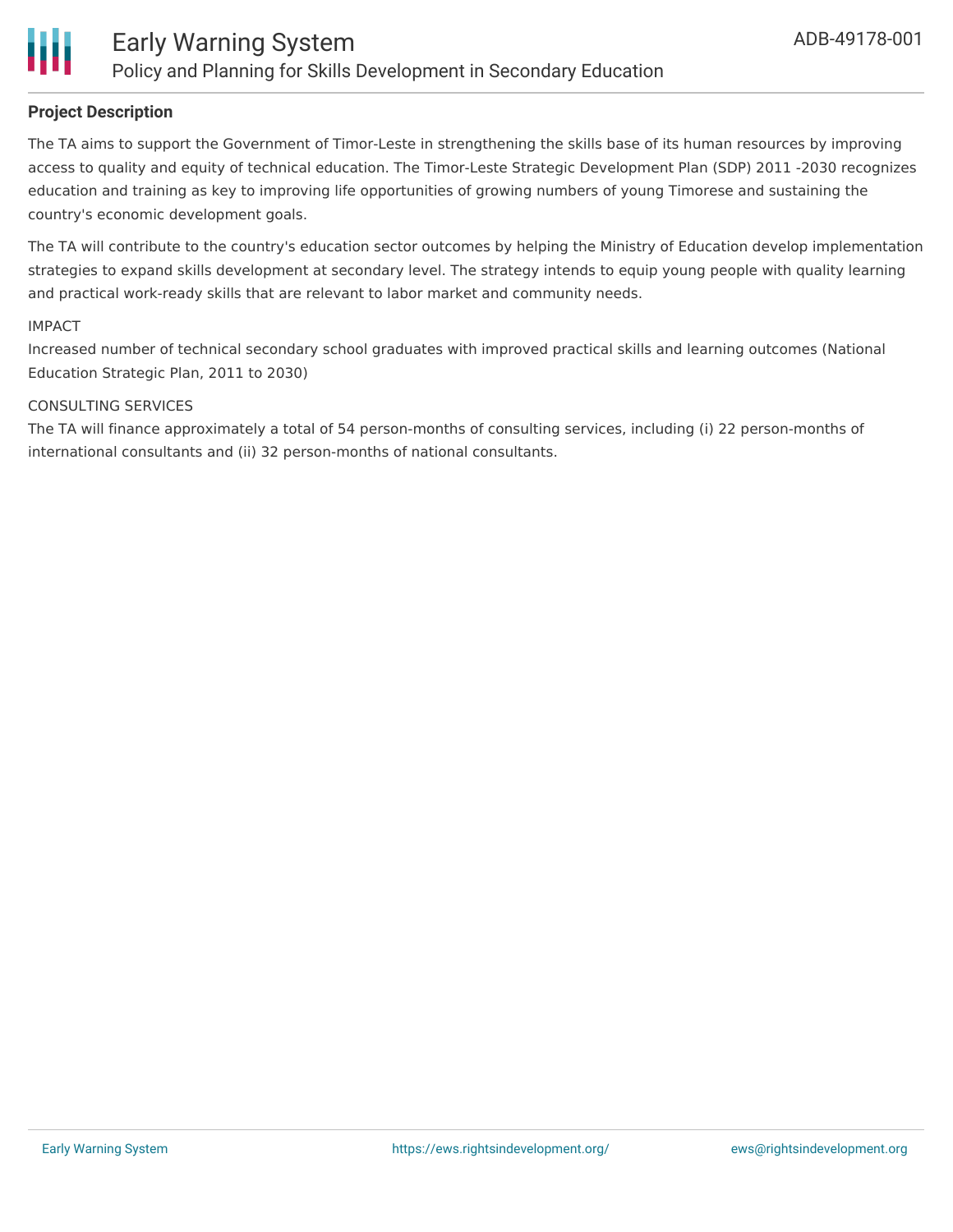

# Early Warning System Policy and Planning for Skills Development in Secondary Education

### **Investment Description**

Asian Development Bank (ADB)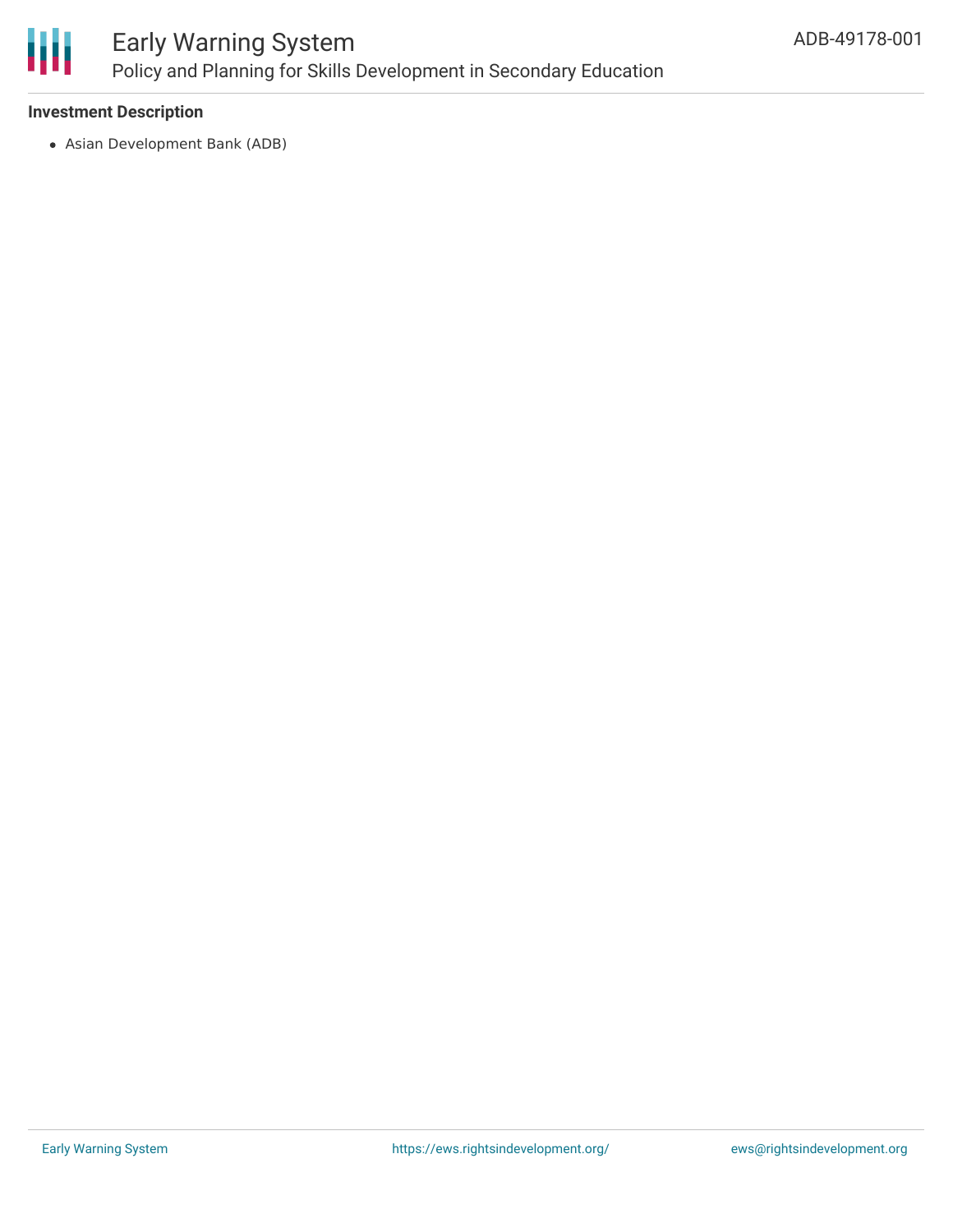

## **Contact Information**

Ministry of Education Vila-Verde

#### ACCOUNTABILITY MECHANISM OF ADB

The Accountability Mechanism is an independent complaint mechanism and fact-finding body for people who believe they are likely to be, or have been, adversely affected by an Asian Development Bank-financed project. If you submit a complaint to the Accountability Mechanism, they may investigate to assess whether the Asian Development Bank is following its own policies and procedures for preventing harm to people or the environment. You can learn more about the Accountability Mechanism and how to file a complaint at: http://www.adb.org/site/accountability-mechanism/main